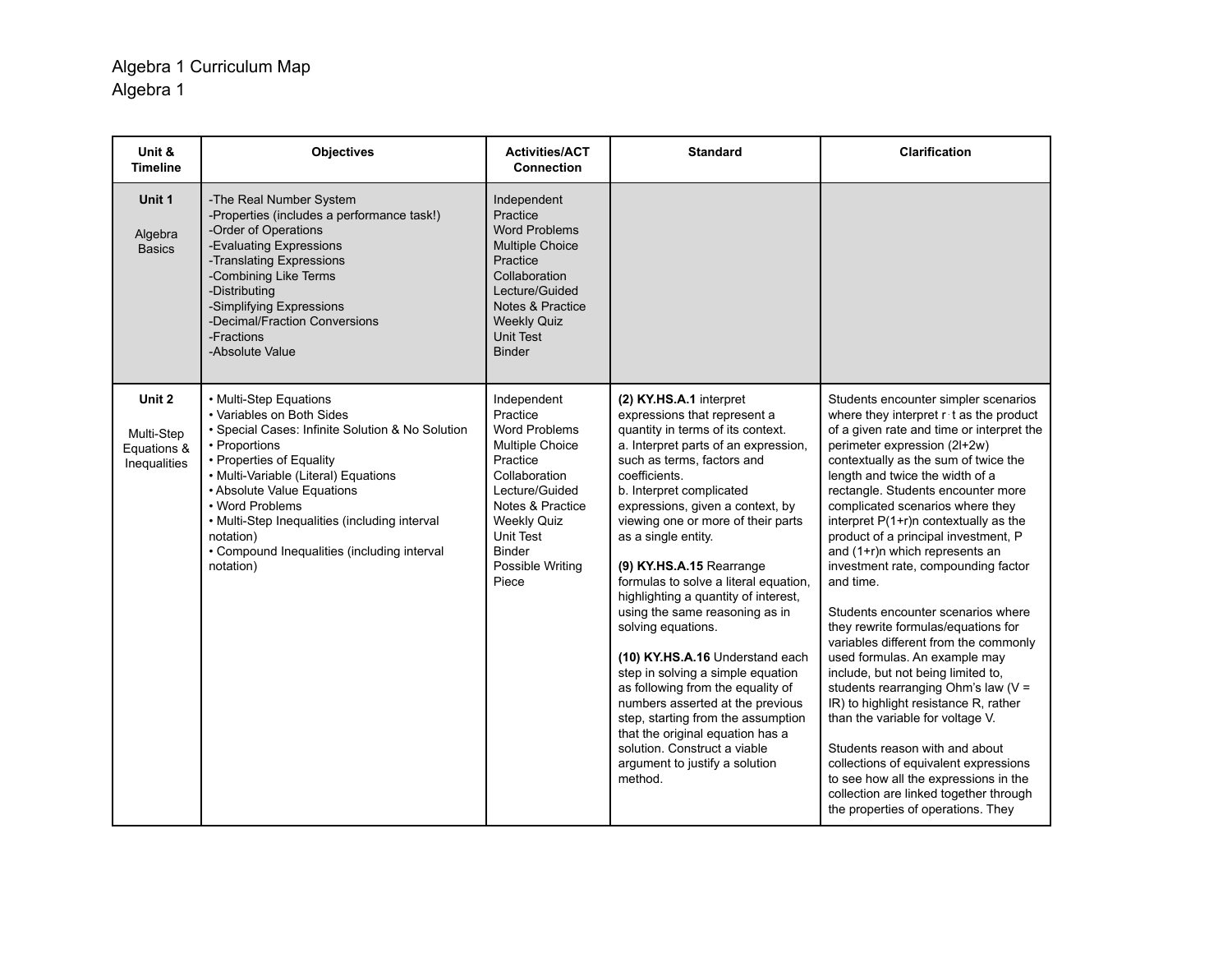|                                                      |                                                                                                                                                                                                                                                                                                                                                                                                         |                                                                                                                                                                                                                        | (10) KY.HS.A.18 Solve linear<br>equations and inequalities in one<br>variable, including literal equations<br>with coefficients represented by<br>letters.                                                                                                                                                                                                                                                                                                                                                                                                                                                                         | discern patterns in sequences of<br>solving equation problems that reveal<br>structures in the equations<br>themselves: $2x+4 = 10$ , $2(x-3) + 4 =$<br>10, $2(3x - 4) + 4 = 10$ , etc. After<br>solving many linear equations in one<br>variable, students look for general<br>methods for solving a generic linear<br>equation in one variable by replacing<br>the numbers with letters: $ax + b = cx +$<br>d. They have opportunities to pay<br>close attention to calculations involving<br>the properties of operations, properties<br>of equality and properties of inequality<br>as they find equivalent expressions<br>and solve equations, noting common<br>ways to solve different types of<br>equations.<br>Students use all properties of both<br>equations and inequalities to solve for<br>one variable. |
|------------------------------------------------------|---------------------------------------------------------------------------------------------------------------------------------------------------------------------------------------------------------------------------------------------------------------------------------------------------------------------------------------------------------------------------------------------------------|------------------------------------------------------------------------------------------------------------------------------------------------------------------------------------------------------------------------|------------------------------------------------------------------------------------------------------------------------------------------------------------------------------------------------------------------------------------------------------------------------------------------------------------------------------------------------------------------------------------------------------------------------------------------------------------------------------------------------------------------------------------------------------------------------------------------------------------------------------------|------------------------------------------------------------------------------------------------------------------------------------------------------------------------------------------------------------------------------------------------------------------------------------------------------------------------------------------------------------------------------------------------------------------------------------------------------------------------------------------------------------------------------------------------------------------------------------------------------------------------------------------------------------------------------------------------------------------------------------------------------------------------------------------------------------------------|
| Unit 3<br><b>Relations &amp;</b><br><b>Functions</b> | • Coordinate Plane and Graphing Review<br>• Relations<br>• Representing Relations (Tables, Graphs,<br>Ordered Pairs, Mappings)<br>• Domain and Range of Ordered Pairs<br>• Domain and Range of Continuous Graphs<br>• Relations vs. Functions, Vertical Line Test<br>• Equations as Functions<br>• Graphing Functions by Table<br>• Function Notation<br>• Evaluating Functions<br>• Zeros of Functions | Independent<br>Practice<br><b>Word Problems</b><br>Multiple Choice<br>Practice<br>Collaboration<br>Lecture/Guided<br>Notes & Practice<br><b>Weekly Quiz</b><br>Unit Test<br><b>Binder</b><br>Possible Writing<br>Piece | (20) KY.HS.F.2 Recognize that<br>arithmetic and geometric<br>sequences are functions.<br>sometimes defined recursively.<br>whose domain is a subset of the<br>integers.<br>(19) KY.HS.F.6 Write a function<br>that describes a relationship<br>between two quantities.<br>a. Determine an explicit<br>expression, a recursive process, or<br>steps for calculation from a<br>context.<br>b. Combine standard function<br>types using arithmetic operations.<br>(20) KY.HS.F.7 Use arithmetic and<br>geometric sequences to model<br>situations and scenarios.<br>a. Use formulas (explicit and<br>recursive) to generate terms for | Sequences are functions with a<br>domain consisting of whole numbers.<br>b. Use real-world examples when<br>appropriate.<br>Examples include, but are not limited<br>to: • calculating mortgages • drug<br>dosages · simple interest                                                                                                                                                                                                                                                                                                                                                                                                                                                                                                                                                                                   |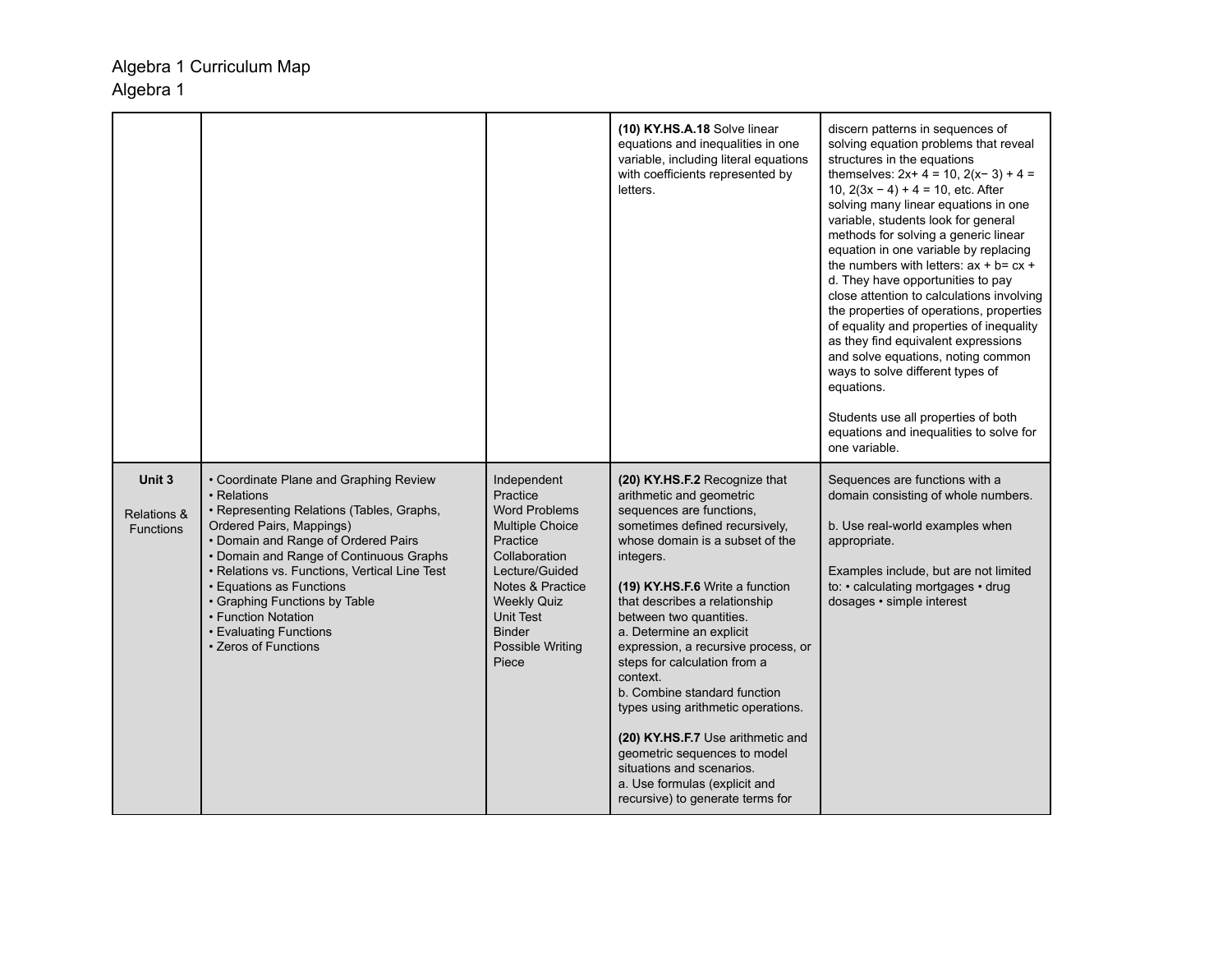|                               |                                                                                                                                                                                                                                                                                                                                                                                                                                                                                                                                          |                                                                                                                                                                                                  | arithmetic and geometric<br>sequences.<br>b. Write formulas to model<br>arithmetic and geometric<br>sequences and apply those<br>formulas in realistic situations.                                                                                                                                                                                                                                                                                                                                                                                                                                                                                                                                                                                                                                                                                                                                                                                                                                                                                                                                                                                                                  |                                                                                                                                                                                                                                                                                                                                                                                                                                                                                                                                                                                                                                                                                                                                                                                                                                                                                                                                                                                                                                                                                                                                                                                                                                                                                                                                                                                                      |
|-------------------------------|------------------------------------------------------------------------------------------------------------------------------------------------------------------------------------------------------------------------------------------------------------------------------------------------------------------------------------------------------------------------------------------------------------------------------------------------------------------------------------------------------------------------------------------|--------------------------------------------------------------------------------------------------------------------------------------------------------------------------------------------------|-------------------------------------------------------------------------------------------------------------------------------------------------------------------------------------------------------------------------------------------------------------------------------------------------------------------------------------------------------------------------------------------------------------------------------------------------------------------------------------------------------------------------------------------------------------------------------------------------------------------------------------------------------------------------------------------------------------------------------------------------------------------------------------------------------------------------------------------------------------------------------------------------------------------------------------------------------------------------------------------------------------------------------------------------------------------------------------------------------------------------------------------------------------------------------------|------------------------------------------------------------------------------------------------------------------------------------------------------------------------------------------------------------------------------------------------------------------------------------------------------------------------------------------------------------------------------------------------------------------------------------------------------------------------------------------------------------------------------------------------------------------------------------------------------------------------------------------------------------------------------------------------------------------------------------------------------------------------------------------------------------------------------------------------------------------------------------------------------------------------------------------------------------------------------------------------------------------------------------------------------------------------------------------------------------------------------------------------------------------------------------------------------------------------------------------------------------------------------------------------------------------------------------------------------------------------------------------------------|
| Unit 4<br>Linear<br>Equations | • Slope from a Graph<br>· Slope from Ordered Pairs (The Slope Formula)<br>• Linear Equations: Slope Intercept Form vs.<br><b>Standard Form</b><br>• Graphing by Slope Intercept Form<br>• Writing Linear Equations Given a Graph<br>• Graphing by Intercepts<br>• Vertical vs. Horizontal Lines<br>• Writing Linear Equations given Point and Slope<br>• Writing Linear Equations given Two Points<br>• Linear Equation Word Problems<br>• Parallel vs. Perpendicular Lines<br>• Scatter Plots & Line of Best Fit<br>• Linear Regression | Independent<br>Practice<br><b>Word Problems</b><br><b>Multiple Choice</b><br>Practice<br>Collaboration<br>Lecture/Guided<br>Notes & Practice<br><b>Weekly Quiz</b><br>Unit Test<br><b>Binder</b> | (15) KY.HS.F.3 Understand<br>average rate of change of a<br>function over an interval.<br>a. Calculate and interpret the<br>average rate of change of a<br>function (presented symbolically or<br>as a table) over a specified<br>interval.<br>b. Estimate the rate of change<br>from a graph.<br>(15) KY.HS.SP.6 Represent data<br>on two quantitative variables on a<br>scatter plot and describe how the<br>explanatory and response<br>variables are related.<br>a. Calculate an appropriate<br>mathematical model, or use a<br>given mathematical model, for data<br>to solve problems in context.<br>b. Informally assess the fit of a<br>model (through calculating<br>correlation for linear data, plotting,<br>calculating and/or analyzing<br>residuals).<br>(15) KY.HS.SP.7 Interpret the<br>slope (rate of change) and the<br>intercept (constant term) of a linear<br>model in the context of the data.<br>(15) KY.HS.SP.8 Understand the<br>role and purpose of correlation in<br>linear regression.<br>a. Use technology to compute<br>correlation coefficient of a linear fit.<br>b. Interpret the meaning of the<br>correlation within the context of the<br>data. | The rate of change over an interval is<br>equivalent to the slope between the<br>endpoints of the interval. For linear<br>functions, the rate of change is<br>constant, over all intervals. However,<br>for nonlinear functions, the average<br>rate of change may vary depending on<br>the interval.<br>Students demonstrate interpreting<br>slope in the context of a given situation<br>when examining two variable statistics<br>as being "for each additional known<br>unit increase in an explanatory<br>variable, we expect or predict a known<br>unit increase (or decrease) in the<br>response variable." Students<br>demonstrate interpreting intercept in<br>the context of a given situation when<br>examining two variable statistics as<br>being "the predicted known unit of a<br>response variable when the<br>explanatory variable is zero known<br>units."<br>a. Students use technology to perform<br>the calculation of:<br>b. Students understand correlation<br>measures linear associations between<br>two quantitative variables addressing<br>the direction (positive or negative) and<br>the relative strength of the given<br>association.<br>c. Students understand one of the<br>most common misinterpretations of<br>correlation is to think of it as a<br>synonym for causation. A high<br>correlation between two variables<br>(suggesting a statistical association |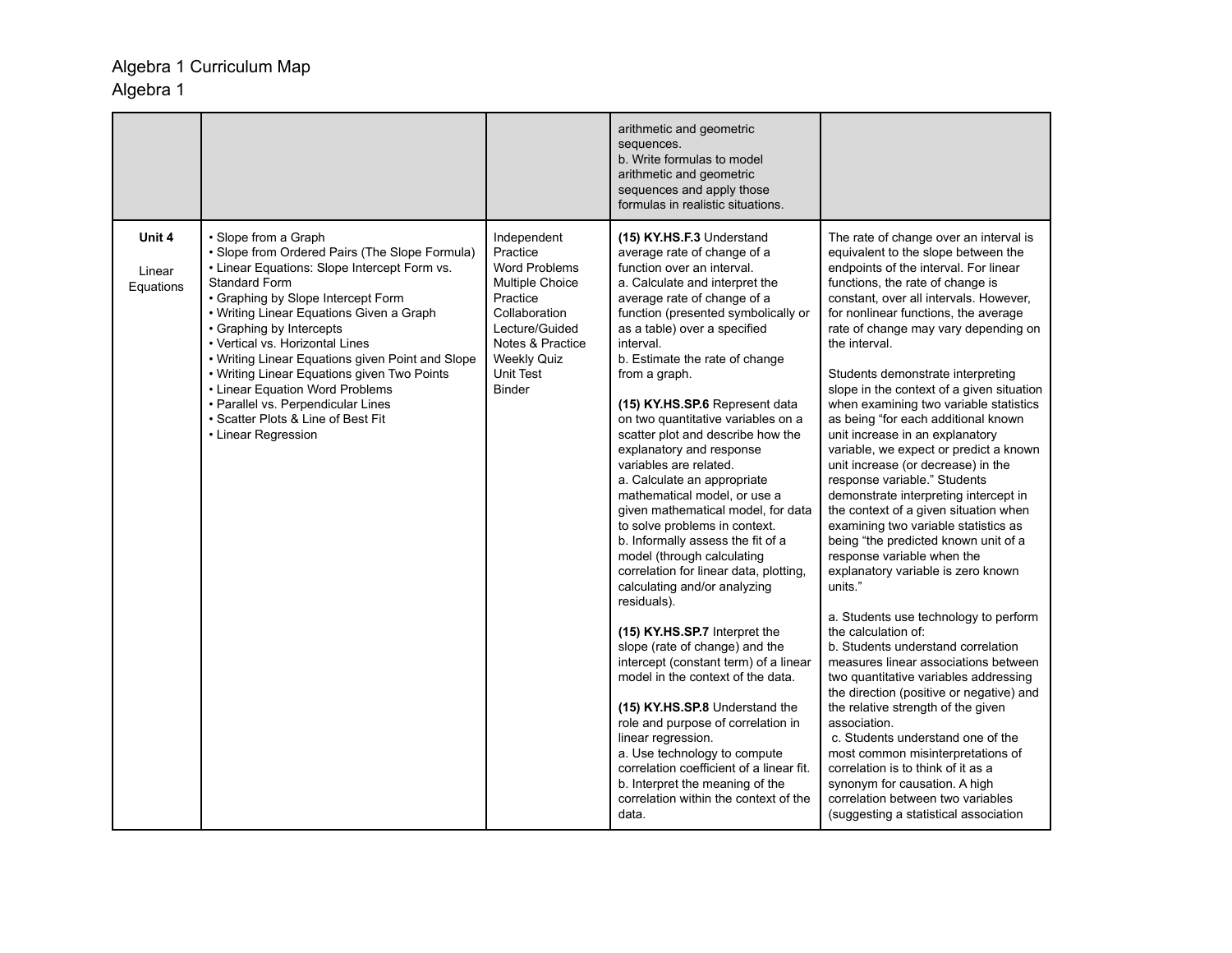# Algebra 1 Curriculum Map

## Algebra 1

|                                                     |                                                                                                                                                                                                                                                                                                                                                                                                                                                                                                                                                                              |                                                                                                                                                                                                                        | c. Describe the limitations of<br>correlation when establishing<br>causation.                                                                                                                                                                                                                                                                                                                                                                                                                                                                                                                                                                                                                                                                                                                                                                                    | between the two) does not imply one<br>causes the other.                                                                                                                                                                                                                                                                                                                                                                                                                                                                                                                                                                                                                                                                                                                                                                                                                                                                                                                                     |
|-----------------------------------------------------|------------------------------------------------------------------------------------------------------------------------------------------------------------------------------------------------------------------------------------------------------------------------------------------------------------------------------------------------------------------------------------------------------------------------------------------------------------------------------------------------------------------------------------------------------------------------------|------------------------------------------------------------------------------------------------------------------------------------------------------------------------------------------------------------------------|------------------------------------------------------------------------------------------------------------------------------------------------------------------------------------------------------------------------------------------------------------------------------------------------------------------------------------------------------------------------------------------------------------------------------------------------------------------------------------------------------------------------------------------------------------------------------------------------------------------------------------------------------------------------------------------------------------------------------------------------------------------------------------------------------------------------------------------------------------------|----------------------------------------------------------------------------------------------------------------------------------------------------------------------------------------------------------------------------------------------------------------------------------------------------------------------------------------------------------------------------------------------------------------------------------------------------------------------------------------------------------------------------------------------------------------------------------------------------------------------------------------------------------------------------------------------------------------------------------------------------------------------------------------------------------------------------------------------------------------------------------------------------------------------------------------------------------------------------------------------|
| (Mini-Unit)<br>Direct &<br>Inverse<br>Variation     | • Recognizing a direct variation given ordered<br>pairs, equations, and graphs.<br>· Identifying the constant in a direct variation.<br>• Solving for missing values given a direct<br>variation relationship.<br>· Recognizing an inverse variation given ordered<br>pairs, equations, and graphs.<br>· Identifying the constant in an inverse variation.<br>· Solving for missing values given an inverse<br>variation relationship.<br>• Direct and Inverse Variation Application<br>Problems - solving for missing values, and<br>identifying the constant of variation. | Independent<br>Practice<br><b>Word Problems</b><br><b>Multiple Choice</b><br>Practice<br>Collaboration<br>Lecture/Guided<br>Notes & Practice<br><b>Weekly Quiz</b><br><b>Unit Test</b><br><b>Binder</b>                |                                                                                                                                                                                                                                                                                                                                                                                                                                                                                                                                                                                                                                                                                                                                                                                                                                                                  |                                                                                                                                                                                                                                                                                                                                                                                                                                                                                                                                                                                                                                                                                                                                                                                                                                                                                                                                                                                              |
| Unit 5<br>Systems of<br>Equations &<br>Inequalities | • Solving Systems of Equations by Graphing<br>• Solving Systems of Equations by Substitution<br>• Solving Systems of Equations by Elimination<br>• Comparing Methods to Solving<br>Systems/Review of All Methods<br>• Systems of Equations Word Problems<br>• Solving Systems of Equations by Matrices<br>• Linear Inequalities<br>• Systems of Linear Inequalities<br>· Systems of Linear Inequalities Word Problems                                                                                                                                                        | Independent<br>Practice<br>Word Problems<br>Multiple Choice<br>Practice<br>Collaboration<br>Lecture/Guided<br>Notes & Practice<br><b>Weekly Quiz</b><br><b>Unit Test</b><br><b>Binder</b><br>Possible Writing<br>Piece | (8) KY.HS.A.13 Create equations<br>in two or more variables to<br>represent relationships between<br>quantities; graph equations on<br>coordinate axes with labels and<br>scales.<br>(8) KY.HS.A.14 Create a system of<br>equations or inequalities to<br>represent constraints within a<br>modeling context. Interpret the<br>solution(s) to the corresponding<br>system as viable or nonviable<br>options within the context.<br>(12) KY.HS.A.20 Solve systems of<br>linear equations in two variables.<br>a. Understand a system of two<br>equations in two variables has the<br>same solution as a new system<br>formed by replacing one of the<br>original equations with an<br>equivalent equation.<br>b. Solve systems of linear<br>equations with graphs, substitution<br>and elimination, focusing on pairs<br>of linear equations in two<br>variables. | Students solve systems of equations<br>with two or more variables to solve<br>problems in the real world setting.<br>Students may be asked to find an<br>optimal solution and the conditions<br>under which the optimal solution would<br>occur for a given real world situation.<br>a. This part of the standard is not<br>focused on the actual process of<br>solving a system of equations, but<br>rather the proof of the method<br>(specifically the elimination method).<br>b. Students utilize a variety of methods<br>to solve system of equations including<br>graphing the system, solving using the<br>substitution method, solving the<br>system with elimination both with and<br>without involving multiplication.<br>Students recognize the conclusion of<br>these processes may result in<br>obtaining one solution (expressed as<br>an ordered pair), no solution or<br>infinitely many solutions.<br>Students make connections between<br>algebra and geometry within this |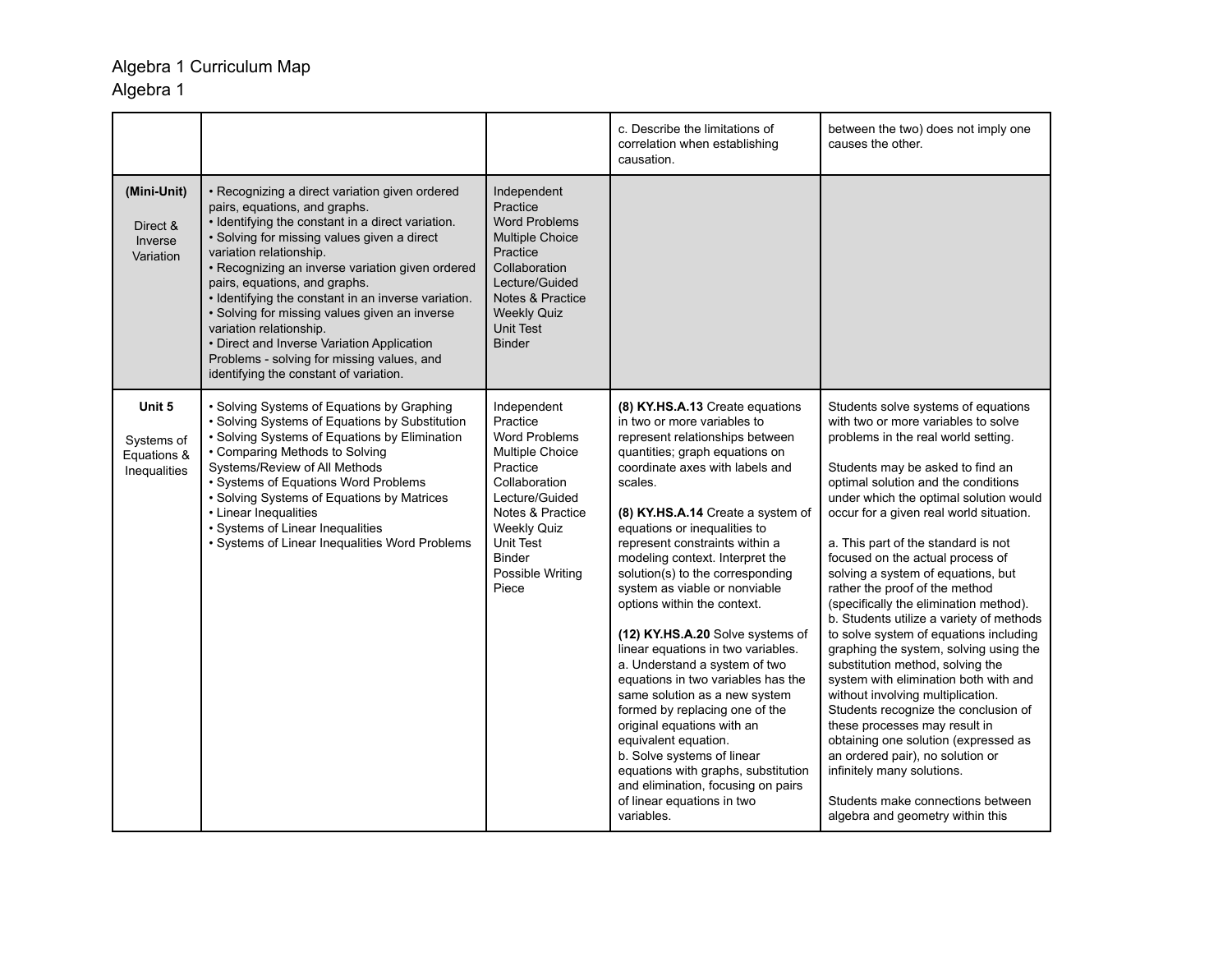|                                                          |                                                                                                                                                                                                                                                                                                                                                                                                                                                                                         |                                                                                                                                                                                                         | (8) KY.HS.A.23 Understand that<br>the graph of an equation in two<br>variables is the set of all its<br>solutions plotted in the coordinate<br>plane.<br>(8) KY.HS.A.25 Graph linear<br>inequalities in two variables.<br>a. Graph the solutions to a linear<br>inequality as a half-plane<br>(excluding the boundary in the<br>case of a strict inequality).<br>b. Graph the solution set to a<br>system of linear inequalities as the<br>intersection of the corresponding<br>half-planes.                                                                                                                                                                                                                                          | standard. Students acquire the basic<br>understanding that the coordinates of<br>the points of intersection of the graphs<br>are the pairs of values of the variables<br>that solve the system.<br>Students recall skills regarding<br>graphing the solutions of a linear<br>inequality in the coordinate plane in<br>order to graph the solution set for a<br>system of linear inequalities. Students<br>utilize these skills in other standards<br>via linear programming.                                                                                                                                                                                                                                                                                                                                                                                                                                                                                                                          |
|----------------------------------------------------------|-----------------------------------------------------------------------------------------------------------------------------------------------------------------------------------------------------------------------------------------------------------------------------------------------------------------------------------------------------------------------------------------------------------------------------------------------------------------------------------------|---------------------------------------------------------------------------------------------------------------------------------------------------------------------------------------------------------|---------------------------------------------------------------------------------------------------------------------------------------------------------------------------------------------------------------------------------------------------------------------------------------------------------------------------------------------------------------------------------------------------------------------------------------------------------------------------------------------------------------------------------------------------------------------------------------------------------------------------------------------------------------------------------------------------------------------------------------|-------------------------------------------------------------------------------------------------------------------------------------------------------------------------------------------------------------------------------------------------------------------------------------------------------------------------------------------------------------------------------------------------------------------------------------------------------------------------------------------------------------------------------------------------------------------------------------------------------------------------------------------------------------------------------------------------------------------------------------------------------------------------------------------------------------------------------------------------------------------------------------------------------------------------------------------------------------------------------------------------------|
| Unit 6<br>Exponents &<br>Exponential<br><b>Functions</b> | • Adding and Subtracting Monomials (Review of<br>Combine Like Terms)<br>• Multiplying Monomials (Product Rule)<br>• Multiplying Monomials (Power Rule)<br>• Dividing Monomials (Quotient Rule)<br>• Negative Exponents<br>• Review of all Exponent Rules<br>· Scientific Notation<br>• Graphing Exponential Functions<br>• Exponential Growth and Decay<br>· Geometric Sequences<br>· Simplifying Radicals: Square Roots and Cube<br>Roots<br>· Simplifying Square Roots with Variables | Independent<br>Practice<br><b>Word Problems</b><br><b>Multiple Choice</b><br>Practice<br>Collaboration<br>Lecture/Guided<br>Notes & Practice<br><b>Weekly Quiz</b><br><b>Unit Test</b><br><b>Binder</b> | (1) KY.HS.N.1 Extend the<br>properties of integer exponents to<br>rational exponents, allowing for the<br>expression of radicals in terms of<br>rational exponents.<br>(1) KY.HS.N.2 Rewrite expressions<br>involving radicals and rational<br>exponents using the properties of<br>exponents.<br>KY.HS.N.5 Define appropriate<br>units in context for the purpose of<br>descriptive modeling.<br>(13) KY.HS.A.24 Justify that the<br>solutions of the equations $f(x) =$<br>$q(x)$ are the x-coordinates of the<br>points where the graphs of $y = f(x)$<br>and $y = g(x)$ intersect. Find the<br>approximate solutions graphically,<br>using technology or tables.<br>(17) KY.HS.F.11 Distinguish<br>between situations that can be | Students understand that a single root<br>can be expressed as a rational<br>exponent with a numerator of one and<br>a base that is equal to the root index.<br>Students understand that powers and<br>roots can be concisely expressed as a<br>single rational exponent where the<br>numerator is the power and the<br>denominator is the root index. For<br>example, students understand that<br>defining 4 1/3 is the same as the cube<br>root of 4 because $4(1/3)$ 3 = $(41/3)$ 3 so<br>$4(1/3)$ 3 must equal 4.<br>Standards KY.HS.N.2 builds on<br>standard KY.HS.N.1 by extending<br>student understanding to situations<br>where the numerator is not one. For<br>example, students understand that<br>defining 4m/n is the same as $\sqrt{4}$ nn m<br>and ( $\sqrt{4}$ nn) m. Include contextual<br>examples, such as rewriting the<br>volume of a sphere to identify the<br>radius as a function of volume.<br>In real-world situations, answers are<br>usually represented by numbers with |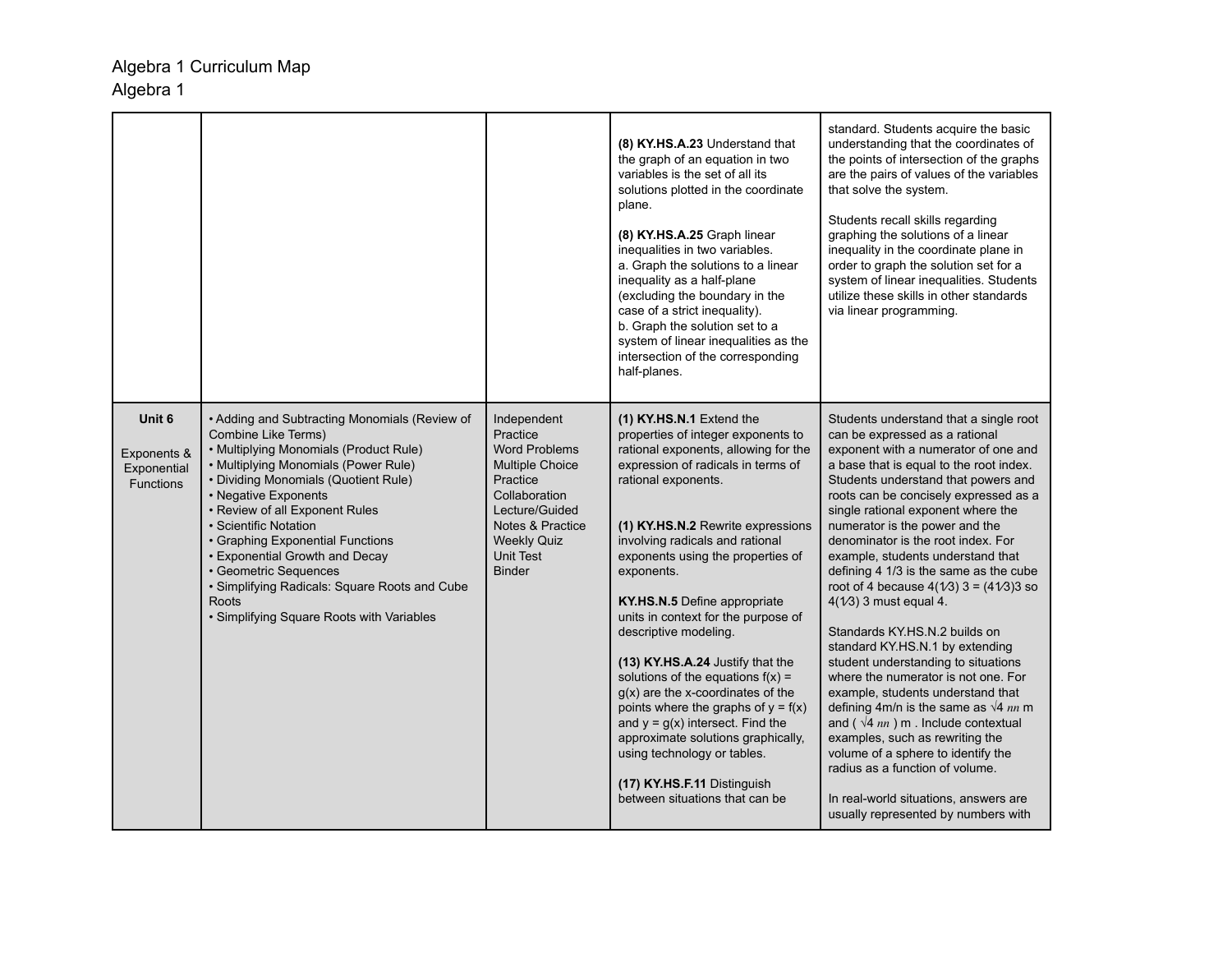|  | modeled with linear functions and<br>with exponential functions.<br>a. Recognize and justify that linear<br>functions grow by equal<br>differences over equal intervals<br>and that exponential functions<br>grow by equal factors over equal<br>intervals.<br>b. Recognize situations in which<br>one quantity changes at a constant<br>rate per unit interval relative to<br>another.<br>c. Recognize situations in which a<br>quantity grows or decays by a<br>constant percent rate per unit<br>interval relative to another.<br>(20) KY.HS.F.12 Construct linear<br>and exponential functions,<br>including arithmetic and geometric<br>sequences, given a graph, a<br>description of a relationship, or two<br>input-output pairs (include reading<br>these from a table).<br>(18) KY.HS.F.13 Observe using<br>graphs and tables that a quantity<br>increasing exponentially eventually<br>exceeds a quantity increasing<br>linearly, quadratically, or (more<br>generally) as a polynomial<br>function.<br>(18) KY.HS.F.14 Interpret the<br>parameters in a linear or<br>exponential function in terms of a | units. Units involve measurement,<br>which requires precision and accuracy.<br>For example, students should<br>recognize that units measuring speed<br>would not be appropriate for situations<br>involving volume. Additionally students<br>should understand when one<br>dimensional, two dimensional, or three<br>dimensional units are most applicable.<br>Students justify solutions for equations<br>which Include cases where $f(x)$ and/or<br>g(x) are linear, polynomial, rational,<br>absolute value, exponential and<br>logarithmic functions. $\bigstar$<br>Linear functions have the same<br>average rate of change over<br>same-sized intervals; the same value<br>is added to the output over each<br>interval. In contrast, the outputs of<br>exponential functions grow or decay<br>by the same percent over same-sized<br>intervals; the same value is multiplied<br>by the output over each interval.<br>Students construct functions with and<br>without technology.<br>Students compare functions by<br>focusing on how the output values<br>change over intervals of equal length.<br>Even though a linear function may<br>initially be increasing faster than an<br>exponential function, an increasing<br>exponential function always eventually |
|--|--------------------------------------------------------------------------------------------------------------------------------------------------------------------------------------------------------------------------------------------------------------------------------------------------------------------------------------------------------------------------------------------------------------------------------------------------------------------------------------------------------------------------------------------------------------------------------------------------------------------------------------------------------------------------------------------------------------------------------------------------------------------------------------------------------------------------------------------------------------------------------------------------------------------------------------------------------------------------------------------------------------------------------------------------------------------------------------------------------------------|--------------------------------------------------------------------------------------------------------------------------------------------------------------------------------------------------------------------------------------------------------------------------------------------------------------------------------------------------------------------------------------------------------------------------------------------------------------------------------------------------------------------------------------------------------------------------------------------------------------------------------------------------------------------------------------------------------------------------------------------------------------------------------------------------------------------------------------------------------------------------------------------------------------------------------------------------------------------------------------------------------------------------------------------------------------------------------------------------------------------------------------------------------------------------------------------------------------------------------------------------------------------------|
|  | context.                                                                                                                                                                                                                                                                                                                                                                                                                                                                                                                                                                                                                                                                                                                                                                                                                                                                                                                                                                                                                                                                                                           | exceeds an increasing linear function.<br>More than just substituting values into<br>a given formula, this requires students<br>to understand how changing specific<br>parameters will change the function<br>output. An example of this with an<br>exponential function $(f(x) = a \cdot bx)$<br>might be changing the "b" from a<br>number greater than 1 to a number                                                                                                                                                                                                                                                                                                                                                                                                                                                                                                                                                                                                                                                                                                                                                                                                                                                                                                  |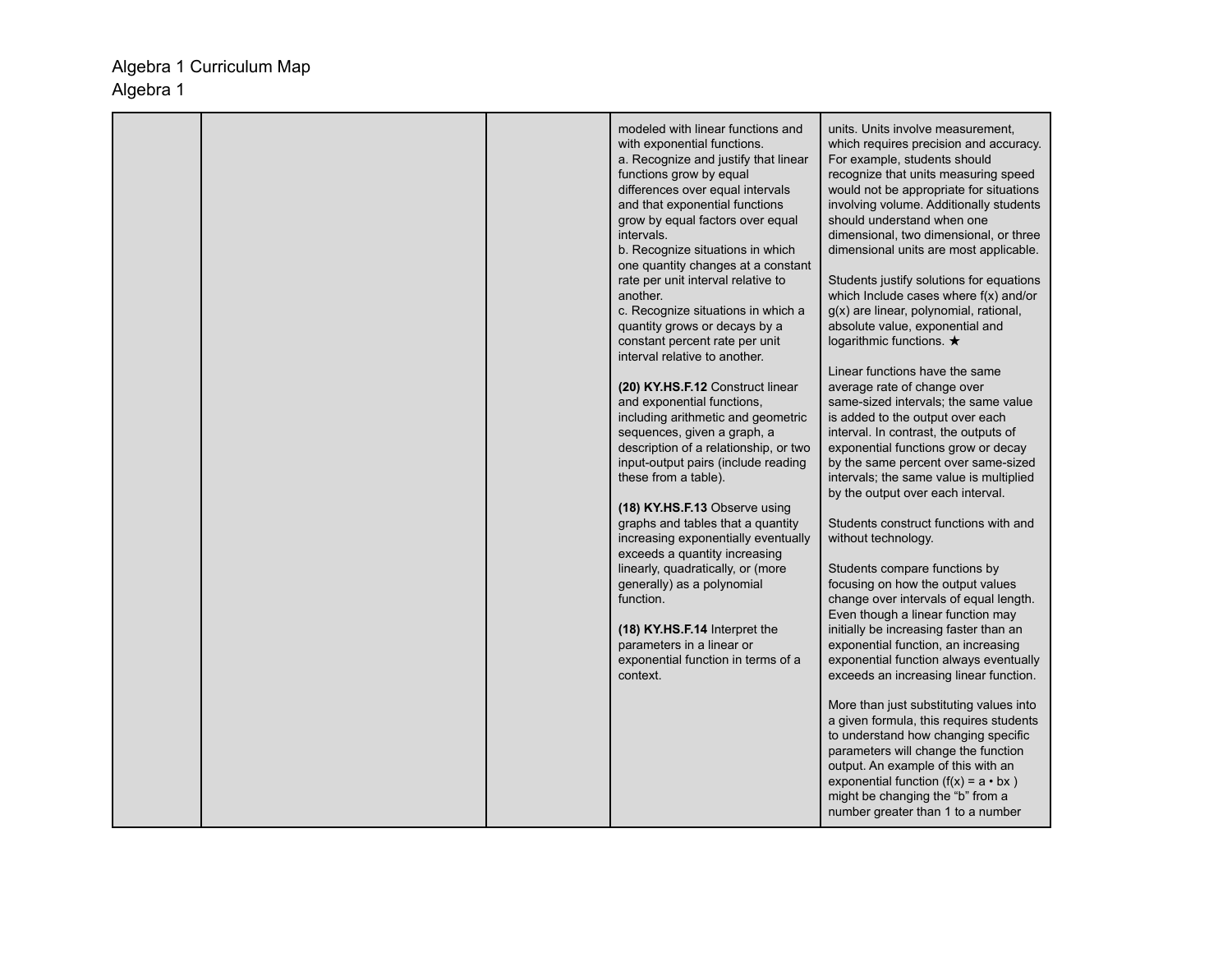|                                      |                                                                                                                                                                                                                                                                                                                                                                                                                                                                                                                                                                                                                                                                |                                                                                                                                                                                                                               |                                                                                                                                                                                                                                                                                                                                                                                                                                                                                                                                                                                                                             | between 0 and 1. Students should<br>recognize this creates a decay<br>problem instead of a growth problem.<br>Similarly, changing the "a" parameter<br>creates corresponding changes to the<br>graph and has different implications<br>within the realistic context.                                                                                                                                                                                                                                                                                                                                                                                                                                                                                                     |
|--------------------------------------|----------------------------------------------------------------------------------------------------------------------------------------------------------------------------------------------------------------------------------------------------------------------------------------------------------------------------------------------------------------------------------------------------------------------------------------------------------------------------------------------------------------------------------------------------------------------------------------------------------------------------------------------------------------|-------------------------------------------------------------------------------------------------------------------------------------------------------------------------------------------------------------------------------|-----------------------------------------------------------------------------------------------------------------------------------------------------------------------------------------------------------------------------------------------------------------------------------------------------------------------------------------------------------------------------------------------------------------------------------------------------------------------------------------------------------------------------------------------------------------------------------------------------------------------------|--------------------------------------------------------------------------------------------------------------------------------------------------------------------------------------------------------------------------------------------------------------------------------------------------------------------------------------------------------------------------------------------------------------------------------------------------------------------------------------------------------------------------------------------------------------------------------------------------------------------------------------------------------------------------------------------------------------------------------------------------------------------------|
| Unit 7<br>Polynomials<br>& Factoring | • Classifying Polynomials<br>• Adding and Subtracting Polynomials<br>• Multiplying Monomial x Polynomial<br>• Multiplying Binomials (FOIL) and Binomial x<br>Trinomial<br>• Dividing Polynomials by a Monomial<br>• Factoring by finding Greatest Common Factor<br>(GCF)<br>• Factoring Difference of Squares<br>• Factoring Trinomials $(x2 + bx + c)$<br>• Factoring Trinomials (ax2 + bx + c) *By Slip &<br>Slide<br>• Factoring By Grouping (4 Terms)<br>• Factoring Review (organized by type, then<br>practice with it mixed)<br>• Dividing Polynomials by a Binomial (by<br>Factoring)                                                                  | Independent<br>Practice<br><b>Word Problems</b><br>Multiple Choice<br>Practice<br>Collaboration<br>Lecture/Guided<br>Notes & Practice<br><b>Weekly Quiz</b><br>Unit Test<br><b>Binder</b><br>Possible Writing<br>Piece        | (5) KY.HS.A.5 Add, subtract and<br>multiply polynomials.<br>(6) KY.HS.A.7 Identify roots of<br>polynomials when suitable<br>factorizations are available. Know<br>these roots become the zeros<br>(x-intercepts) for the corresponding<br>polynomial function.                                                                                                                                                                                                                                                                                                                                                              | Students combine like terms and make<br>use of the distributive property when<br>adding, subtracting and multiplying<br>polynomials.<br>Methods of finding roots could include,<br>but are not limited to: • factoring •<br>synthetic division • long division • an<br>analysis of the graph (created by hand<br>or through use of technology).                                                                                                                                                                                                                                                                                                                                                                                                                          |
| Unit 8<br>Quadratic<br>Equations     | • Introduction to Quadratic Equations (Standard<br>Form, Vertex, Axis of Symmetry, Maximum,<br>Minimum)<br>• Graphing Quadratic Equations by Table<br>(Review of Domain/Range included)<br>• Vertex Form and Transformations<br>• Quadratic Roots (Identifying by Graphing)<br>• The Discriminant<br>• Solving Quadratic Equations by Factoring<br>• Solving Quadratic Equations by Square Roots<br>• Solving Quadratic Equations by Completing<br>the Square<br>• Solving Quadratic Equations by the Quadratic<br>Formula<br>• Review of all Methods<br>• Applications: Area and Consecutive Integers<br>• Projectile Motion<br>• Linear vs. Quadratic Models | Independent<br>Practice<br><b>Word Problems</b><br><b>Multiple Choice</b><br>Practice<br>Collaboration<br>Lecture/Guided<br>Notes & Practice<br><b>Weekly Quiz</b><br>Unit Test<br><b>Binder</b><br>Possible Writing<br>Piece | KY.HS.N.6 Choose a level of<br>accuracy appropriate to limitations<br>on measurement when reporting<br>quantities.<br>(3) KY.HS.A.2 Use the structure of<br>an expression to identify ways to<br>rewrite it and consistently look for<br>opportunities to rewrite<br>expressions in equivalent forms.<br>(4) KY.HS.A.3 Choose and<br>produce an equivalent form of an<br>expression to reveal and explain<br>properties of the quantity<br>represented by the expression.<br>a. Write the standard form of a<br>given polynomial and identify the<br>terms, coefficients, degree, leading<br>coefficient and constant term. | While KY.HS.N.6 does not require a<br>formal discussion or use of significant<br>digits in the scientific sense, students<br>understand a level of precision. For<br>example, when using the Pythagorean<br>Theorem with measurements given in<br>tenths of an inch, it is appropriate for<br>students to express answers to the<br>nearest tenth, but not to the nearest<br>hundredth because that level of<br>precision was not used in the original<br>measures.<br>Students see $x4 - y4$ as $(x2) 2 - (y2)$<br>2, thus recognizing it as a difference of<br>squares factored as $(x2 - y2)(x2 + y2)$ .<br>Additionally, students see there are<br>three commonly used forms for a<br>quadratic expression: • Standard form<br>• Factored form • Vertex form and can |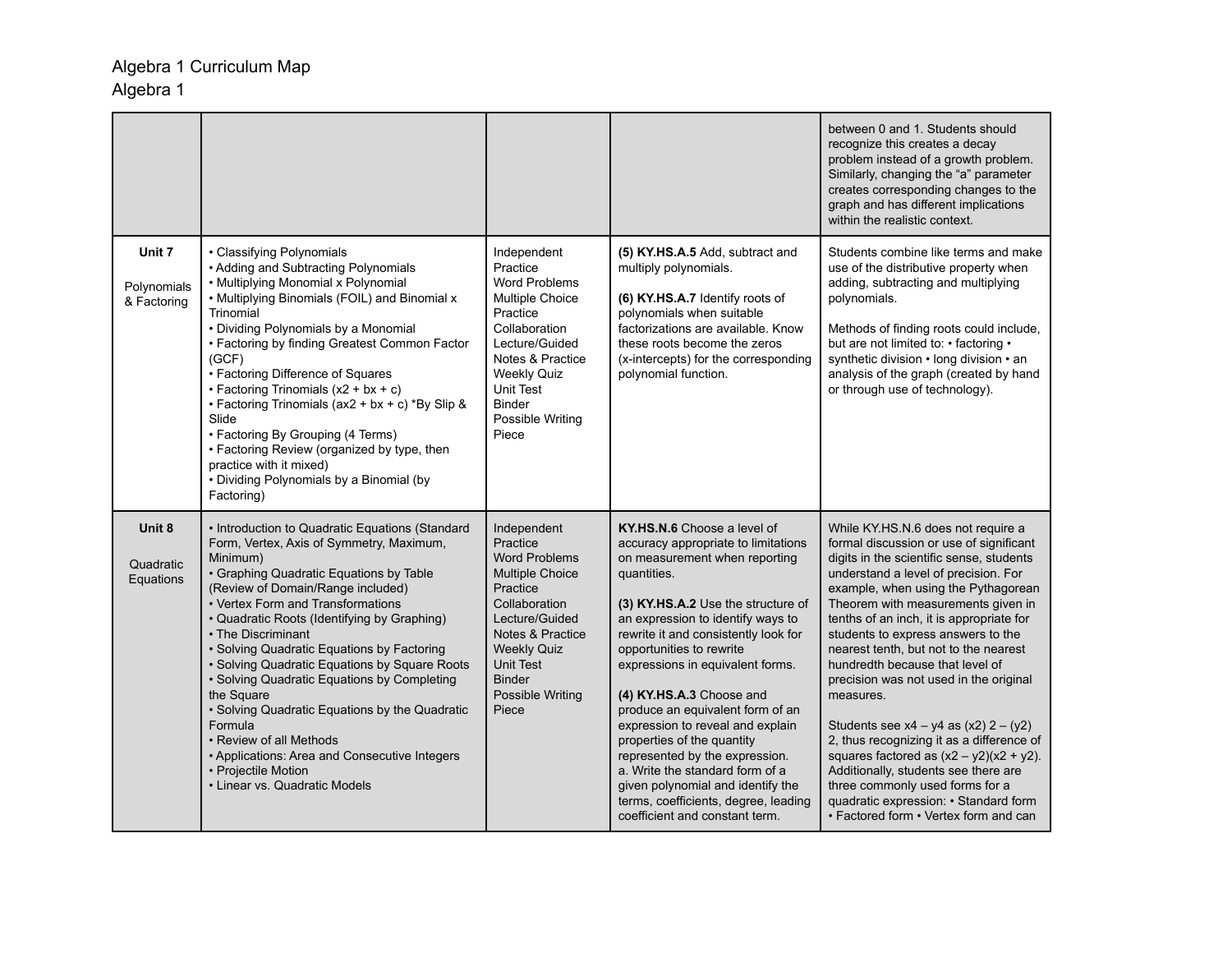|  | b. Factor a quadratic expression to                                                                       | identify when one form might be more                                                                                |
|--|-----------------------------------------------------------------------------------------------------------|---------------------------------------------------------------------------------------------------------------------|
|  | reveal the zeros of the function it<br>defines.                                                           | useful than another.                                                                                                |
|  | c. Use the properties of exponents<br>to rewrite exponential expressions.                                 | KY.HS.A.3b Students recognize the<br>connection between the zero product<br>property and solving a quadratic in one |
|  | (7) KY.HS.A.12 Create equations<br>and inequalities in one variable                                       | variable by setting factored<br>expressions equal to zero. KY.HS.A.3c                                               |
|  | and use them to solve problems.                                                                           | KY.HS.A.3d (+) Students recognize<br>being able to complete the square                                              |
|  | (11) KY.HS.A.19 Solve quadratic<br>equations in one variable.                                             | allows them to identify the coordinates<br>of the maximum or minimum value                                          |
|  | a. Solve quadratic equations by                                                                           | more easily than when the quadratic is                                                                              |
|  | taking square roots, the quadratic<br>formula and factoring, as<br>appropriate to the initial form of the | in standard form and there are pros<br>and cons of each equivalent form.                                            |
|  | equation. Recognize when the                                                                              | Students use the addition, subtraction,                                                                             |
|  | quadratic formula gives complex                                                                           | multiplication and division properties                                                                              |
|  | solutions and write them as $a \pm bi$<br>for real numbers a and b.                                       | for both equations and inequalities to<br>solve problems. These equations may                                       |
|  |                                                                                                           | arise from linear and quadratic                                                                                     |
|  | (14) KY.HS.F.1 Understand                                                                                 | functions and simple rational and                                                                                   |
|  | properties and key features of<br>functions and the different ways                                        | exponential functions.                                                                                              |
|  | functions can be represented.                                                                             |                                                                                                                     |
|  | a. Understand that a function from                                                                        | Students observe that methods for                                                                                   |
|  | one set (called the domain) to                                                                            | solving quadratic equations are                                                                                     |
|  | another set (called the range)<br>assigns to each element of the                                          | interrelated and certain situations may<br>more appropriately call upon one                                         |
|  | domain exactly one element of the                                                                         | method as opposed to the other                                                                                      |
|  | range. If f is a function and x is an                                                                     | methods. b & c. (+) Students                                                                                        |
|  | element of its domain, then $f(x)$                                                                        | understand completing the square                                                                                    |
|  | denotes the output of f<br>corresponding to the input x.                                                  | involves factoring and the quadratic<br>formula is nothing more than an                                             |
|  | b. Using appropriate function                                                                             | encapsulation of the method of                                                                                      |
|  | notation, evaluate functions for                                                                          | completing the square. While all                                                                                    |
|  | inputs in their domains and                                                                               | students are not required to be able to                                                                             |
|  | interpret statements that use<br>function notation in terms of a                                          | use completing the square as a<br>method for solving quadratic                                                      |
|  | context.                                                                                                  | equations, exposure to this method is                                                                               |
|  | c. For a function that models a                                                                           | needed to explain how the quadratic                                                                                 |
|  | relationship between two                                                                                  | formula is derived. Students observe                                                                                |
|  | quantities, interpret key features of<br>graphs and tables in terms of the                                | that methods for solving quadratic<br>equations are interrelated and certain                                        |
|  | quantities and sketch graphs                                                                              | situations may more appropriately call                                                                              |
|  | showing key features given a                                                                              | upon one method as opposed to the                                                                                   |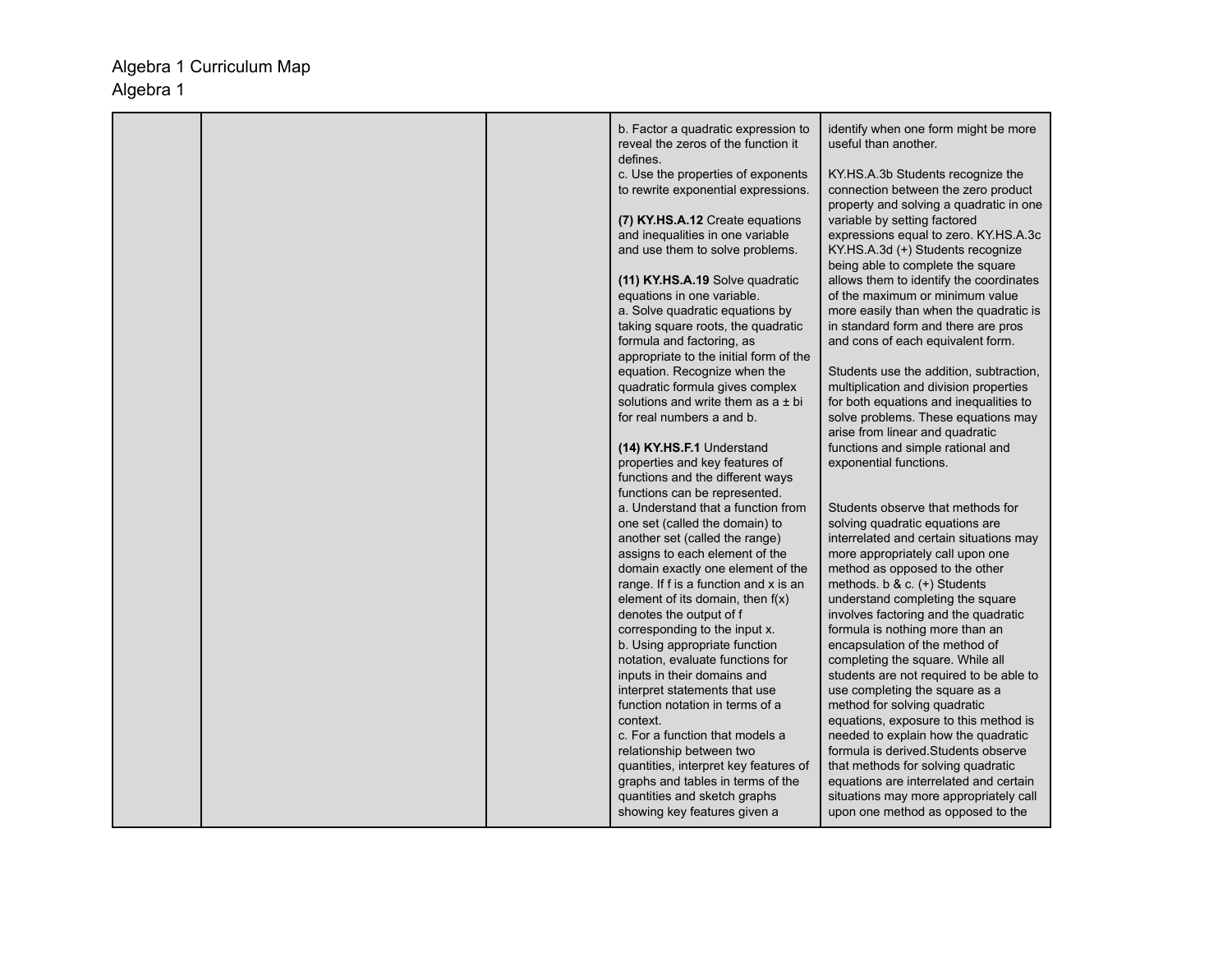|  | verbal description of the<br>relationship.<br>d. Relate the domain of a function<br>to its graph and, where applicable,<br>to the quantitative relationship it<br>describes.<br>e. Compare properties of two<br>functions each represented in a<br>different way (algebraically,<br>graphically, numerically in tables,<br>or by verbal descriptions).<br>(16) KY.HS.F.4 Graph functions<br>expressed symbolically and show<br>key features of the graph, with and<br>without using technology<br>(computer, graphing calculator).<br>a. Graph linear and quadratic<br>functions and show intercepts,<br>maxima and minima.<br>(16) KY.HS.F.5 Write a function<br>defined by an expression in<br>different but equivalent forms to<br>reveal and explain different<br>properties of the function.<br>a. Identify zeros, extreme values<br>and symmetry of the graph within<br>the context of a quadratic function.<br>b. Use the properties of exponents<br>to interpret expressions for<br>exponential functions and classify<br>the exponential function as<br>representing growth or decay. | other methods. b & c. $(+)$ Students<br>understand completing the square<br>involves factoring and the quadratic<br>formula is nothing more than an<br>encapsulation of the method of<br>completing the square. While all<br>students are not required to be able to<br>use completing the square as a<br>method for solving quadratic<br>equations, exposure to this method is<br>needed to explain how the quadratic<br>formula is derived.<br>a. When describing relationships<br>between quantities, the defining<br>characteristic of a function is the input<br>value determines the output value or,<br>equivalently, the output value depends<br>upon the input value. In some<br>situations where two quantities are<br>related, each can be viewed as a<br>function of the other.<br>c. A function is often described and<br>understood in terms of the output<br>behavior, or over what input values is it<br>increasing, decreasing, or constant.<br>Important questions include, "For what<br>input values is the output value<br>positive, negative, or 0? What<br>happens to the output when the input<br>value gets very large in magnitude?"<br>Graphs become useful representations<br>for understanding and comparing<br>functions because these behaviors are<br>often easy to see in the graphs of<br>functions. Key features include, but<br>are not limited to: intercepts; intervals<br>where the function is increasing,<br>decreasing, or remaining constant;<br>relative maxima and minima;<br>symmetries; end behavior; periodicity.<br>e. Students compare characteristics<br>from various representations for one<br>type of family of function at a time. For<br>quadratics, students might determine<br>which function has the larger |
|--|------------------------------------------------------------------------------------------------------------------------------------------------------------------------------------------------------------------------------------------------------------------------------------------------------------------------------------------------------------------------------------------------------------------------------------------------------------------------------------------------------------------------------------------------------------------------------------------------------------------------------------------------------------------------------------------------------------------------------------------------------------------------------------------------------------------------------------------------------------------------------------------------------------------------------------------------------------------------------------------------------------------------------------------------------------------------------------------------|-----------------------------------------------------------------------------------------------------------------------------------------------------------------------------------------------------------------------------------------------------------------------------------------------------------------------------------------------------------------------------------------------------------------------------------------------------------------------------------------------------------------------------------------------------------------------------------------------------------------------------------------------------------------------------------------------------------------------------------------------------------------------------------------------------------------------------------------------------------------------------------------------------------------------------------------------------------------------------------------------------------------------------------------------------------------------------------------------------------------------------------------------------------------------------------------------------------------------------------------------------------------------------------------------------------------------------------------------------------------------------------------------------------------------------------------------------------------------------------------------------------------------------------------------------------------------------------------------------------------------------------------------------------------------------------------------------------------------------------------------------------------------|
|--|------------------------------------------------------------------------------------------------------------------------------------------------------------------------------------------------------------------------------------------------------------------------------------------------------------------------------------------------------------------------------------------------------------------------------------------------------------------------------------------------------------------------------------------------------------------------------------------------------------------------------------------------------------------------------------------------------------------------------------------------------------------------------------------------------------------------------------------------------------------------------------------------------------------------------------------------------------------------------------------------------------------------------------------------------------------------------------------------|-----------------------------------------------------------------------------------------------------------------------------------------------------------------------------------------------------------------------------------------------------------------------------------------------------------------------------------------------------------------------------------------------------------------------------------------------------------------------------------------------------------------------------------------------------------------------------------------------------------------------------------------------------------------------------------------------------------------------------------------------------------------------------------------------------------------------------------------------------------------------------------------------------------------------------------------------------------------------------------------------------------------------------------------------------------------------------------------------------------------------------------------------------------------------------------------------------------------------------------------------------------------------------------------------------------------------------------------------------------------------------------------------------------------------------------------------------------------------------------------------------------------------------------------------------------------------------------------------------------------------------------------------------------------------------------------------------------------------------------------------------------------------|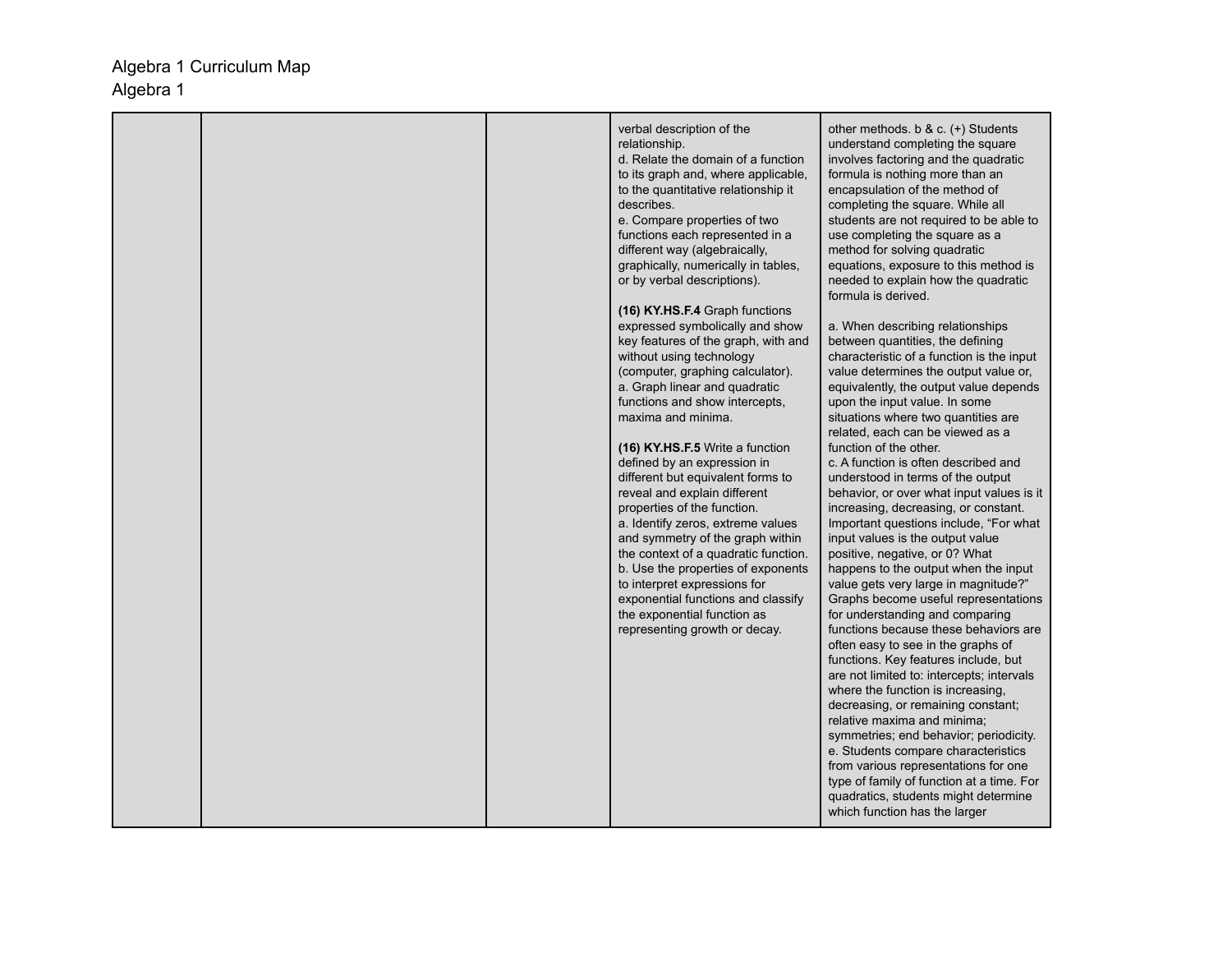|                             |                                                                                                                                                                                                                                                                                                     |                                                                                                                                                                                                                               |                                                                                                                                                                                                                                                                                | maximum when given two different<br>representations of quadratic functions.<br>Within a family, the functions often<br>have commonalities in the shapes of<br>their graphs and in the kinds of<br>features important for identifying and<br>describing functions. This standard<br>indicates the function families in<br>students' repertoires, detailing which<br>features are required for several key<br>families. Students demonstrate fluency<br>with linear, quadratic and exponential<br>functions, including the ability to graph<br>without using technology. In other<br>function families, students graph<br>simple cases without technology and<br>more complex ones with technology.<br>a. Quadratic functions provide a rich<br>playground for developing this ability,<br>since the three principal forms for a<br>quadratic expression (expanded,<br>factored and completed square) each<br>give insight into different aspects of<br>the function.<br>b. Students examine real-world<br>situations with constant multiplicative<br>change, represented as expressions,<br>such as growth or decay. |
|-----------------------------|-----------------------------------------------------------------------------------------------------------------------------------------------------------------------------------------------------------------------------------------------------------------------------------------------------|-------------------------------------------------------------------------------------------------------------------------------------------------------------------------------------------------------------------------------|--------------------------------------------------------------------------------------------------------------------------------------------------------------------------------------------------------------------------------------------------------------------------------|---------------------------------------------------------------------------------------------------------------------------------------------------------------------------------------------------------------------------------------------------------------------------------------------------------------------------------------------------------------------------------------------------------------------------------------------------------------------------------------------------------------------------------------------------------------------------------------------------------------------------------------------------------------------------------------------------------------------------------------------------------------------------------------------------------------------------------------------------------------------------------------------------------------------------------------------------------------------------------------------------------------------------------------------------------------------------------------------------------------------|
| Unit 9<br><b>Statistics</b> | • Mean, median, mode, range<br>• lower extreme, lower quartile, upper quartile,<br>upper extreme, interquartile range<br>• box-and-whisker plots<br>• stem-and-leaf plots<br>• Histograms<br>• mean absolute deviation<br>• standard deviation<br>• variance<br>• normal distribution<br>• z-scores | Independent<br>Practice<br><b>Word Problems</b><br>Multiple Choice<br>Practice<br>Collaboration<br>Lecture/Guided<br>Notes & Practice<br><b>Weekly Quiz</b><br><b>Unit Test</b><br><b>Binder</b><br>Possible Writing<br>Piece | KY.HS.N.4 Use units in context as<br>a way to understand problems and<br>to guide the solution of multi-step<br>problems;<br>a. Choose and interpret units<br>consistently in formulas;<br>b. Choose and interpret the scale<br>and the origin in graphs and data<br>displays. | Graphical representations and data<br>displays include but are not limited to:<br>line graphs, circle graphs, histograms,<br>multi-line graphs, scatterplots and<br>multi-bar graphs.                                                                                                                                                                                                                                                                                                                                                                                                                                                                                                                                                                                                                                                                                                                                                                                                                                                                                                                               |